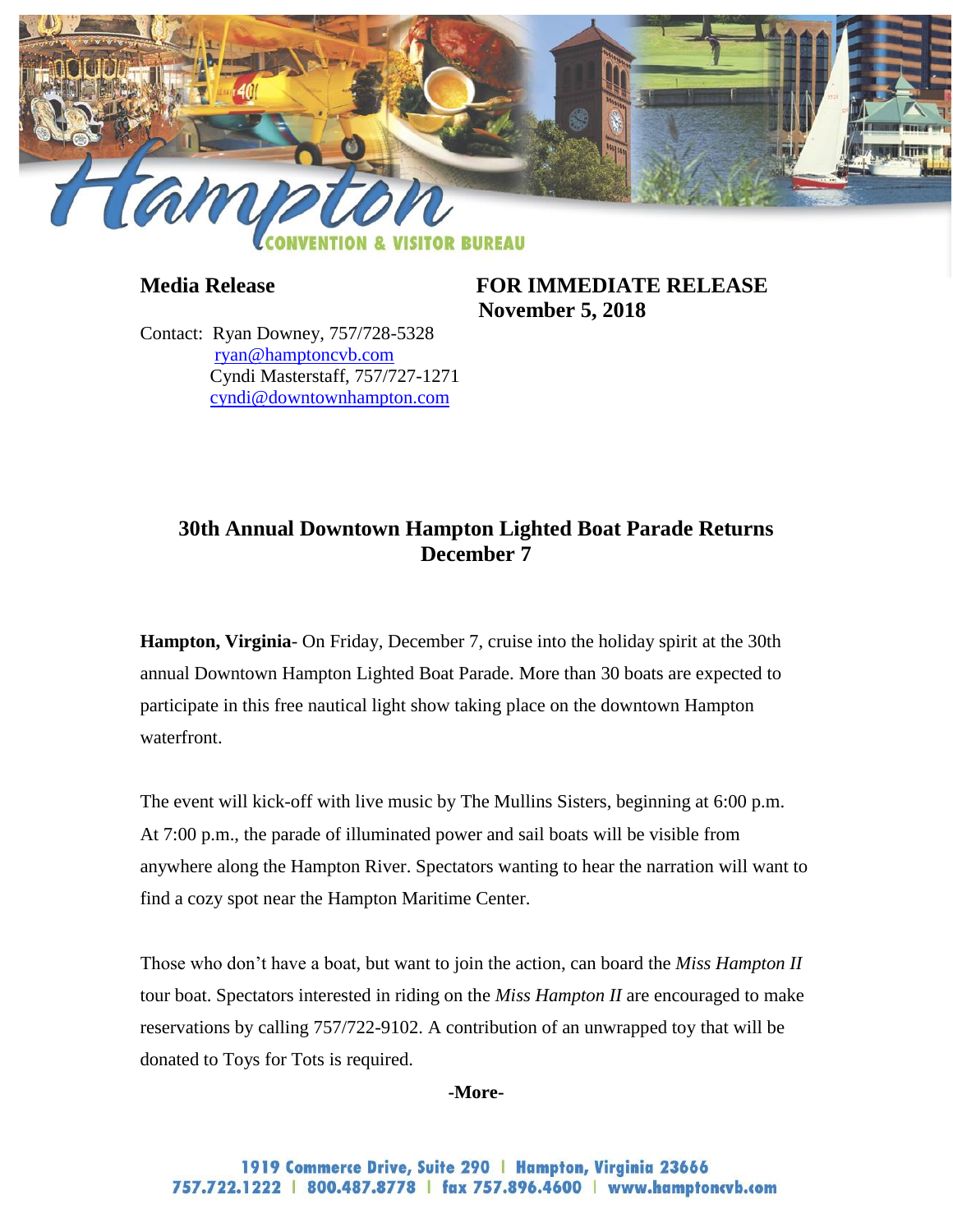## **30th Annual Downtown Hampton Lighted Boat Parade Returns December 7- Page 2**

The awards ceremony will take place at 8:30 p.m., followed by Bedtime Story with Santa at 8:45 p.m. in the Crowne Plaza Hampton Marina Hotel lobby.

# **30th Annual Downtown Hampton Lighted Boat Parade Friday, December 7, 2018**

| 6:00 p.m. $-9:00$ p.m. | <b>Live Music The Mullins Sisters</b>                        |
|------------------------|--------------------------------------------------------------|
| $7:00$ p.m.            | 30 <sup>th</sup> annual Downtown Hampton Lighted Boat Parade |
| 8:30 p.m.              | <b>Awards Ceremony</b>                                       |
| 8:45 p.m.              | <b>Bedtime with Santa in the Crowne Plaza Hampton</b>        |
|                        | <b>Marina Hotel Lobby</b>                                    |

**Downtown Hampton Waterfront 710 Settlers Landing Road Hampton, VA 23669 To Register Your Boat for the Parade: 757/727-1276 For More Information: 757/727-1271**

**Free For Spectators Free Parking Food Vendors**

Partially bordered by the Hampton Roads harbor and Chesapeake Bay, Hampton, with the 344,000 sq. ft. Hampton Roads Convention Center and the award-winning Hampton

**-More-**